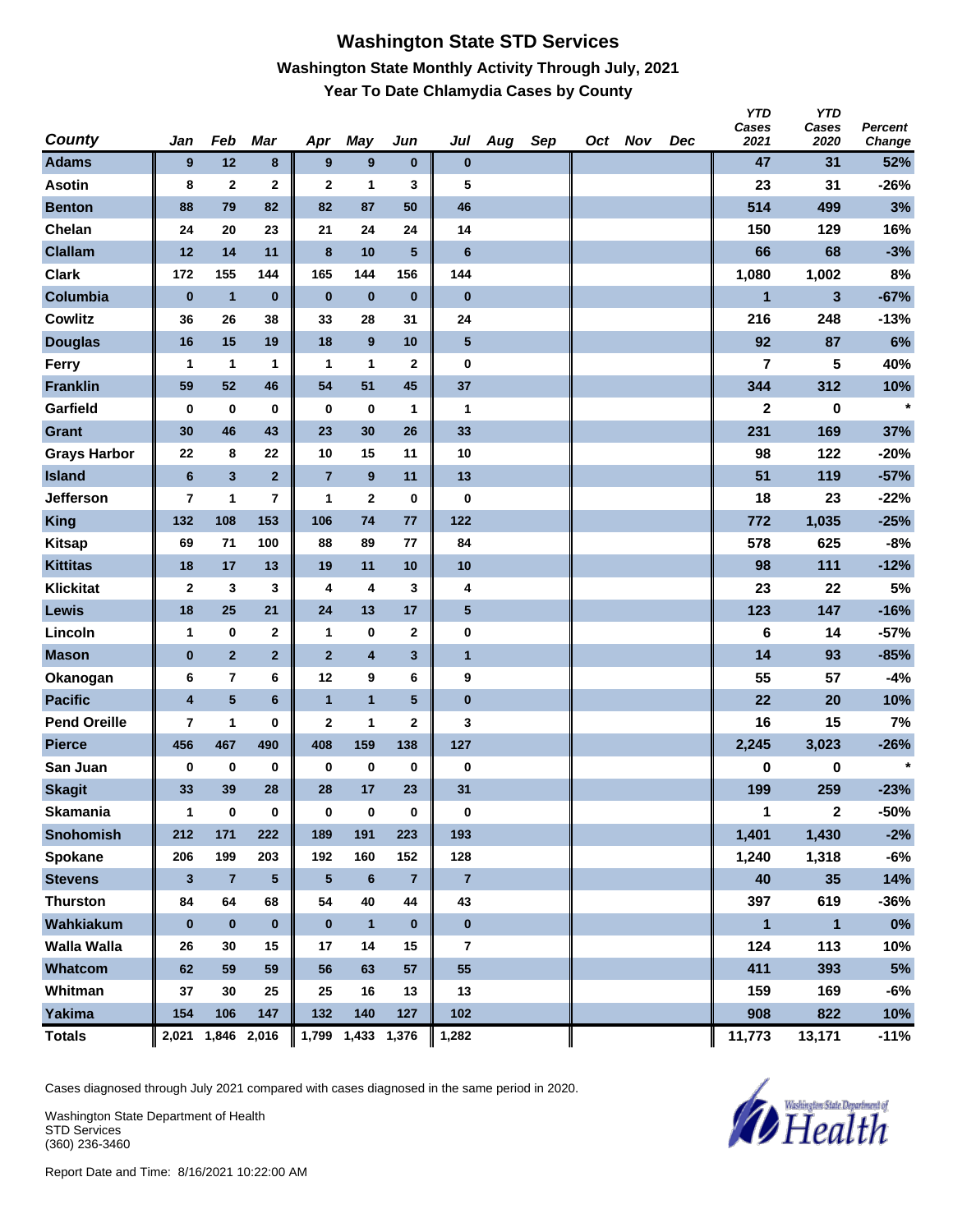## **Washington State STD Services Washington State Monthly Activity Through July, 2021 Year To Date Gonorrhea Cases by County**

| <b>County</b>       | Jan                     | Feb                     | Mar                     | Apr            | May            | Jun             | Jul                     | Aug | Sep | Oct Nov | Dec | <b>YTD</b><br>Cases<br>2021 | <b>YTD</b><br>Cases<br>2020 | <b>Percent</b><br>Change |
|---------------------|-------------------------|-------------------------|-------------------------|----------------|----------------|-----------------|-------------------------|-----|-----|---------|-----|-----------------------------|-----------------------------|--------------------------|
| <b>Adams</b>        | $\mathbf{3}$            | 4                       | $\mathbf{3}$            | $\mathbf{2}$   | $\mathbf{3}$   | $\bf{0}$        | $\bf{0}$                |     |     |         |     | 15                          | $\overline{7}$              | 114%                     |
| <b>Asotin</b>       | 4                       | 1                       | 1                       | 1              | 1              | 0               | 1                       |     |     |         |     | 9                           | 12                          | $-25%$                   |
| <b>Benton</b>       | 27                      | 22                      | 34                      | 27             | 30             | 30              | 18                      |     |     |         |     | 188                         | 191                         | $-2%$                    |
| Chelan              | $\mathbf{2}$            | 3                       | 6                       | 3              | 1              | 0               | 4                       |     |     |         |     | 19                          | 31                          | $-39%$                   |
| <b>Clallam</b>      | $\overline{\mathbf{3}}$ | $\pmb{0}$               | $\overline{2}$          | $\overline{1}$ | $\overline{1}$ | $\mathbf{1}$    | 5                       |     |     |         |     | 13                          | 5                           | 160%                     |
| <b>Clark</b>        | 67                      | 58                      | 64                      | 58             | 47             | 47              | 40                      |     |     |         |     | 381                         | 381                         | 0%                       |
| Columbia            | $\bf{0}$                | $\pmb{0}$               | $\bf{0}$                | $\overline{1}$ | $\pmb{0}$      | $\pmb{0}$       | $\bf{0}$                |     |     |         |     | 1                           | $\mathbf{1}$                | 0%                       |
| <b>Cowlitz</b>      | 8                       | 8                       | 12                      | 7              | 12             | 9               | 4                       |     |     |         |     | 60                          | 36                          | 67%                      |
| <b>Douglas</b>      | $\pmb{0}$               | $\overline{2}$          | 1                       | $\mathbf{2}$   | $\mathbf 2$    | $\mathbf{1}$    | $\pmb{0}$               |     |     |         |     | 8                           | 18                          | $-56%$                   |
| <b>Ferry</b>        | $\bf{0}$                | 1                       | 0                       | $\bf{0}$       | $\bf{0}$       | 1               | 1                       |     |     |         |     | 3                           | 1                           | 200%                     |
| <b>Franklin</b>     | 20                      | 24                      | 17                      | 12             | 12             | 15              | 12                      |     |     |         |     | 112                         | 87                          | 29%                      |
| Garfield            | $\bf{0}$                | 0                       | 0                       | $\bf{0}$       | $\bf{0}$       | $\pmb{0}$       | $\bf{0}$                |     |     |         |     | 0                           | 0                           | $\star$                  |
| Grant               | $\overline{7}$          | 14                      | 8                       | 13             | 10             | 13              | 11                      |     |     |         |     | 76                          | 64                          | 19%                      |
| <b>Grays Harbor</b> | 8                       | $\overline{\mathbf{r}}$ | 4                       | 6              | $6\phantom{1}$ | 12              | 9                       |     |     |         |     | 52                          | 50                          | 4%                       |
| <b>Island</b>       | $\bf{2}$                | $\overline{\mathbf{3}}$ | $\bf{0}$                | $\overline{1}$ | $\bf{0}$       | $\mathbf{1}$    | $\overline{\mathbf{3}}$ |     |     |         |     | 10                          | 13                          | $-23%$                   |
| Jefferson           | 1                       | 0                       | 0                       | 1              | $\bf{0}$       | 0               | $\bf{0}$                |     |     |         |     | $\mathbf 2$                 | 8                           | $-75%$                   |
| <b>King</b>         | 333                     | 314                     | 359                     | 314            | 305            | 305             | 324                     |     |     |         |     | 2,254                       | 2,402                       | $-6%$                    |
| <b>Kitsap</b>       | 23                      | 19                      | 25                      | 18             | 21             | 23              | 20                      |     |     |         |     | 149                         | 164                         | $-9%$                    |
| <b>Kittitas</b>     | $\mathbf{3}$            | $\pmb{0}$               | $\bf{0}$                | $\mathbf{3}$   | $\pmb{0}$      | $\pmb{0}$       | $\overline{\mathbf{4}}$ |     |     |         |     | 10                          | 13                          | $-23%$                   |
| <b>Klickitat</b>    | 1                       | 1                       | 0                       | 2              | $\bf{0}$       | 0               | 0                       |     |     |         |     | 4                           | 3                           | 33%                      |
| <b>Lewis</b>        | 9                       | $\bf 6$                 | 5                       | 6              | $\sqrt{5}$     | $6\phantom{1}$  | $\pmb{0}$               |     |     |         |     | 37                          | 18                          | 106%                     |
| Lincoln             | $\bf{0}$                | 0                       | 0                       | $\bf{0}$       | $\bf{0}$       | 0               | 0                       |     |     |         |     | 0                           | 5                           | $-100%$                  |
| <b>Mason</b>        | $\bf{0}$                | $\pmb{0}$               | $\bf{0}$                | $\pmb{0}$      | $\mathbf 3$    | $\mathbf{1}$    | $\mathbf{1}$            |     |     |         |     | 5                           | 21                          | $-76%$                   |
| Okanogan            | $\mathbf{2}$            | 5                       | 2                       | 3              | $\mathbf{2}$   | 3               | 1                       |     |     |         |     | 18                          | 22                          | $-18%$                   |
| <b>Pacific</b>      | $\overline{2}$          | $\mathbf{1}$            | $\bf{0}$                | $\bf{0}$       | $\bf{0}$       | $\bf{0}$        | $\bf{0}$                |     |     |         |     | 3                           | $\overline{2}$              | 50%                      |
| <b>Pend Oreille</b> | 0                       | 0                       | 0                       | $\bf{0}$       | $\bf{0}$       | 0               | $\bf{0}$                |     |     |         |     | 0                           | 6                           | $-100%$                  |
| <b>Pierce</b>       | 153                     | 159                     | 162                     | 135            | 142            | 146             | 154                     |     |     |         |     | 1,051                       | 1,349                       | $-22%$                   |
| San Juan            | $\bf{0}$                | 0                       | 0                       | 0              | 0              | 0               | 0                       |     |     |         |     | 0                           | 0                           | $\star$                  |
| <b>Skagit</b>       | $\overline{7}$          | 10                      | 6                       | 8              | $\mathbf{3}$   | $5\phantom{.0}$ | 5                       |     |     |         |     | 44                          | 79                          | $-44%$                   |
| <b>Skamania</b>     | $\bf{0}$                | $\pmb{0}$               | 1                       | $\bf{0}$       | $\pmb{0}$      | $\pmb{0}$       | $\mathbf 0$             |     |     |         |     | 1                           | 1                           | $0\%$                    |
| <b>Snohomish</b>    | 64                      | 55                      | 69                      | 52             | 60             | 70              | 65                      |     |     |         |     | 435                         | 429                         | 1%                       |
| Spokane             | 45                      | 44                      | 65                      | 65             | 40             | 46              | 56                      |     |     |         |     | 361                         | 514                         | $-30%$                   |
| <b>Stevens</b>      | $\mathbf{1}$            | $\mathbf 2$             | $\overline{\mathbf{4}}$ | $\mathbf{1}$   | $\mathbf{1}$   | $\bf{0}$        | $\mathbf{3}$            |     |     |         |     | 12                          | 11                          | 9%                       |
| <b>Thurston</b>     | 22                      | 21                      | 24                      | 28             | 10             | 28              | 29                      |     |     |         |     | 162                         | 170                         | $-5%$                    |
| Wahkiakum           | $\bf{0}$                | $\pmb{0}$               | $\pmb{0}$               | $\bf{0}$       | $\pmb{0}$      | $\bf{0}$        | $\pmb{0}$               |     |     |         |     | $\pmb{0}$                   | $\pmb{0}$                   | $\star$                  |
| <b>Walla Walla</b>  | 4                       | $\overline{\mathbf{r}}$ | 5                       | 5              | 5              | 5               | 1                       |     |     |         |     | 32                          | 27                          | 19%                      |
| Whatcom             | 17                      | 20                      | 19                      | 17             | 12             | 12              | 19                      |     |     |         |     | 116                         | 118                         | $-2%$                    |
| Whitman             | $\mathbf{2}$            | $\mathbf{2}$            | $\mathbf{2}$            | $\mathbf{2}$   | 3              | 0               | 4                       |     |     |         |     | 15                          | 11                          | 36%                      |
| <b>Yakima</b>       | 40                      | 33                      | 30                      | 36             | 57             | 63              | 44                      |     |     |         |     | 303                         | 258                         | 17%                      |
| <b>Totals</b>       | 880                     | 846                     | 930                     | 830            | 794            | 843             | 838                     |     |     |         |     | 5,961                       | 6,528                       | $-9%$                    |

Cases diagnosed through July 2021 compared with cases diagnosed in the same period in 2020.

Washington State Department of Health STD Services (360) 236-3460

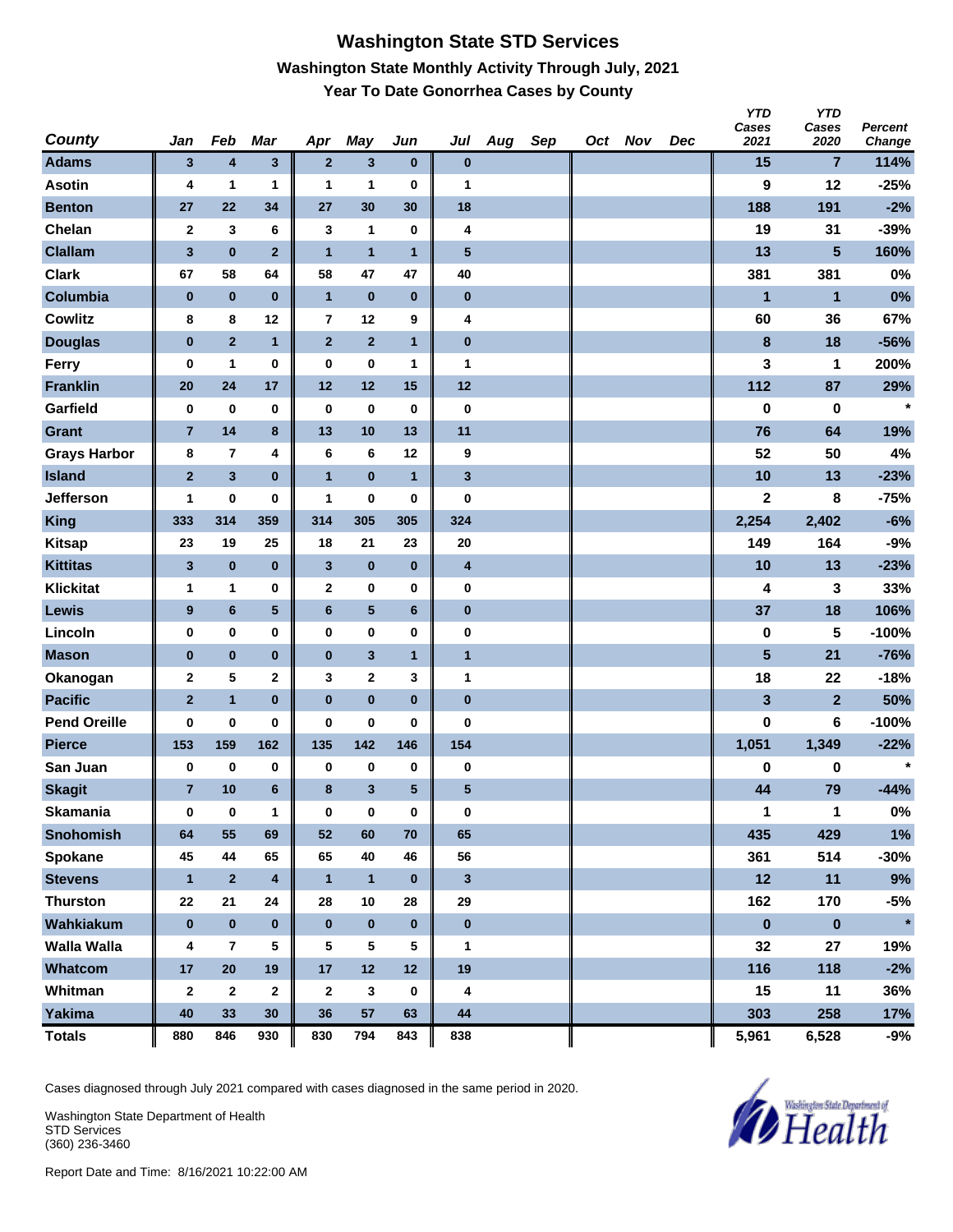# **Washington State STD Services Washington State Monthly Activity Through July, 2021 Year To Date Herpes Simplex Cases by County**

| <b>County</b>       | Jan            | Feb            | Mar                     | Apr            | May                     | Jun              | Jul          | Aug | Sep | Oct Nov | Dec | <b>YTD</b><br>Cases<br>2021 | <b>YTD</b><br>Cases<br>2020 | <b>Percent</b><br>Change |
|---------------------|----------------|----------------|-------------------------|----------------|-------------------------|------------------|--------------|-----|-----|---------|-----|-----------------------------|-----------------------------|--------------------------|
| <b>Adams</b>        | $\bf{0}$       | $\pmb{0}$      | $\pmb{0}$               | $\bf{0}$       | $\pmb{0}$               | $\bf{0}$         | $\pmb{0}$    |     |     |         |     | $\bf{0}$                    | $\mathbf{1}$                | $-100%$                  |
| <b>Asotin</b>       | $\bf{0}$       | 0              | 0                       | 0              | $\bf{0}$                | 0                | 1            |     |     |         |     | 1                           | $\bf{0}$                    | $\star$                  |
| <b>Benton</b>       | 5              | ${\bf 5}$      | 4                       | 3              | $\overline{7}$          | $\boldsymbol{9}$ | $\sqrt{5}$   |     |     |         |     | 38                          | 39                          | $-3%$                    |
| Chelan              | 0              | 0              | 0                       | 0              | $\pmb{0}$               | 0                | $\pmb{0}$    |     |     |         |     | $\bf{0}$                    | $\mathbf 2$                 | $-100%$                  |
| <b>Clallam</b>      | $\pmb{0}$      | $\mathbf 2$    | 1                       | $\mathbf{2}$   | $\overline{1}$          | $\mathbf{2}$     | $\pmb{0}$    |     |     |         |     | 8                           | $\overline{7}$              | 14%                      |
| <b>Clark</b>        | 6              | 6              | 2                       | 3              | 0                       | 4                | 1            |     |     |         |     | 22                          | 108                         | $-80%$                   |
| Columbia            | $\pmb{0}$      | $\pmb{0}$      | $\bf{0}$                | $\pmb{0}$      | $\pmb{0}$               | $\pmb{0}$        | $\pmb{0}$    |     |     |         |     | $\bf{0}$                    | $\bf{0}$                    | $\star$                  |
| <b>Cowlitz</b>      | 0              | $\pmb{0}$      | $\mathbf 2$             | $\mathbf{1}$   | $\mathbf{1}$            | 0                | 3            |     |     |         |     | 7                           | 11                          | $-36%$                   |
| <b>Douglas</b>      | $\bf{0}$       | $\pmb{0}$      | 1                       | $\mathbf 0$    | $\pmb{0}$               | $\pmb{0}$        | $\pmb{0}$    |     |     |         |     | 1                           | $\mathbf{1}$                | 0%                       |
| Ferry               | 0              | 0              | 0                       | 0              | $\bf{0}$                | 0                | $\pmb{0}$    |     |     |         |     | $\bf{0}$                    | 0                           | $\star$                  |
| <b>Franklin</b>     | $\mathbf{3}$   | $\mathbf{1}$   | 3                       | $\mathbf{2}$   | $\mathbf{1}$            | $\pmb{0}$        | $\mathbf{1}$ |     |     |         |     | 11                          | 17                          | $-35%$                   |
| Garfield            | 0              | 0              | 0                       | 0              | $\pmb{0}$               | 0                | $\pmb{0}$    |     |     |         |     | 0                           | 0                           | $\star$                  |
| Grant               | 4              | $\overline{2}$ | $\overline{2}$          | $\mathbf{2}$   | $\pmb{0}$               | $\mathbf{2}$     | $\pmb{0}$    |     |     |         |     | 12                          | 10                          | 20%                      |
| <b>Grays Harbor</b> | 0              | 0              | 3                       | 2              | $\mathbf 3$             | 3                | $\pmb{0}$    |     |     |         |     | 11                          | 9                           | 22%                      |
| <b>Island</b>       | $\mathbf{1}$   | $\mathbf{1}$   | $\bf{0}$                | $\mathbf{1}$   | $\mathbf 2$             | $\pmb{0}$        | $\mathbf{1}$ |     |     |         |     | $6\phantom{a}$              | 11                          | $-45%$                   |
| Jefferson           | 0              | 0              | 0                       | 1              | 0                       | 0                | 0            |     |     |         |     | 1                           | 0                           | $\star$                  |
| <b>King</b>         | $\overline{1}$ | $\pmb{0}$      | $\mathbf{1}$            | $\overline{1}$ | $\mathbf{1}$            | $\pmb{0}$        | $\bf{0}$     |     |     |         |     | $\overline{\mathbf{4}}$     | $6\phantom{1}$              | $-33%$                   |
| <b>Kitsap</b>       | 7              | 4              | 15                      | 14             | $\overline{7}$          | 16               | 14           |     |     |         |     | 77                          | 49                          | 57%                      |
| <b>Kittitas</b>     | $\mathbf{1}$   | $\mathbf{1}$   | $\bf{0}$                | $\mathbf{1}$   | $\bf{0}$                | $\pmb{0}$        | $\pmb{0}$    |     |     |         |     | 3                           | $6\phantom{1}$              | $-50%$                   |
| <b>Klickitat</b>    | 0              | 0              | 0                       | 0              | $\bf{0}$                | 0                | 0            |     |     |         |     | 0                           | 1                           | $-100%$                  |
| <b>Lewis</b>        | $\pmb{0}$      | $\pmb{0}$      | $\bf{0}$                | $\pmb{0}$      | $\pmb{0}$               | $\pmb{0}$        | $\pmb{0}$    |     |     |         |     | $\bf{0}$                    | $\overline{\mathbf{5}}$     | $-100%$                  |
| Lincoln             | 0              | 0              | 0                       | 1              | $\pmb{0}$               | 0                | 0            |     |     |         |     | 1                           | 1                           | 0%                       |
| <b>Mason</b>        | $\pmb{0}$      | $\pmb{0}$      | $\bf{0}$                | $\pmb{0}$      | $\pmb{0}$               | $\pmb{0}$        | $\pmb{0}$    |     |     |         |     | $\pmb{0}$                   | $\boldsymbol{9}$            | $-100%$                  |
| Okanogan            | 0              | 0              | 0                       | 0              | 1                       | 0                | 0            |     |     |         |     | 1                           | 8                           | $-88%$                   |
| <b>Pacific</b>      | $\pmb{0}$      | $\pmb{0}$      | $\mathbf{1}$            | $\pmb{0}$      | $\bf{0}$                | $\bf{0}$         | $\pmb{0}$    |     |     |         |     | $\mathbf{1}$                | $\overline{\mathbf{3}}$     | $-67%$                   |
| <b>Pend Oreille</b> | 0              | 0              | 0                       | 0              | 0                       | 0                | 0            |     |     |         |     | 0                           | 1                           | $-100%$                  |
| <b>Pierce</b>       | 34             | 37             | 37                      | 38             | 45                      | 47               | 37           |     |     |         |     | 275                         | 286                         | $-4%$                    |
| San Juan            | 0              | 0              | 0                       | 0              | 0                       | 0                | $\bf{0}$     |     |     |         |     | 0                           | 0                           | $\star$                  |
| <b>Skagit</b>       | 3              | $\mathbf{1}$   | 3                       | $\overline{2}$ | $\mathbf{3}$            | $\overline{2}$   | $\mathbf{1}$ |     |     |         |     | 15                          | 22                          | $-32%$                   |
| <b>Skamania</b>     | $\bf{0}$       | $\pmb{0}$      | $\pmb{0}$               | $\bf{0}$       | $\pmb{0}$               | $\pmb{0}$        | 0            |     |     |         |     | $\pmb{0}$                   | $\pmb{0}$                   | $\star$                  |
| <b>Snohomish</b>    | 15             | 15             | 15                      | $\overline{7}$ | 14                      | 14               | 15           |     |     |         |     | 95                          | 111                         | $-14%$                   |
| Spokane             | 10             | 8              | 11                      | 15             | 14                      | 14               | 11           |     |     |         |     | 83                          | 50                          | 66%                      |
| <b>Stevens</b>      | $\mathbf{1}$   | $\mathbf{3}$   | $\pmb{0}$               | $\mathbf{1}$   | $\pmb{0}$               | $\mathbf{1}$     | $\bf{0}$     |     |     |         |     | $6\phantom{a}$              | $\bf 6$                     | $0\%$                    |
| <b>Thurston</b>     | $\bf 7$        | 9              | 3                       | $\overline{7}$ | $\mathbf{1}$            | 4                | 9            |     |     |         |     | 40                          | 54                          | $-26%$                   |
| Wahkiakum           | $\pmb{0}$      | $\pmb{0}$      | $\mathbf{0}$            | $\pmb{0}$      | $\overline{\mathbf{1}}$ | $\pmb{0}$        | $\bf{0}$     |     |     |         |     | $\mathbf{1}$                | $\pmb{0}$                   | $\star$                  |
| <b>Walla Walla</b>  | $\mathbf 1$    | 0              | 0                       | $\mathbf{2}$   | $\pmb{0}$               | 1                | 0            |     |     |         |     | $\boldsymbol{4}$            | $\boldsymbol{2}$            | 100%                     |
| Whatcom             | $\mathbf 3$    | $\mathbf{2}$   | $\pmb{0}$               | $\mathbf{1}$   | $\mathbf{1}$            | $\pmb{0}$        | $\mathbf{1}$ |     |     |         |     | $\bf{8}$                    | 34                          | $-76%$                   |
| Whitman             | $\pmb{0}$      | 1              | 1                       | 3              | $\mathbf{2}$            | 0                | $\bf{0}$     |     |     |         |     | 7                           | 6                           | 17%                      |
| Yakima              | $\mathbf 3$    | $\mathbf{3}$   | $\overline{\mathbf{3}}$ | 10             | $5\phantom{.0}$         | $\mathbf{3}$     | $\mathbf{1}$ |     |     |         |     | 28                          | 20                          | 40%                      |
| <b>Totals</b>       | 105            | 101            | 108                     | 120            | 110                     | 122              | 101          |     |     |         |     | 767                         | 896                         | $-14%$                   |

Cases diagnosed through July 2021 compared with cases diagnosed in the same period in 2020.

Washington State Department of Health STD Services (360) 236-3460

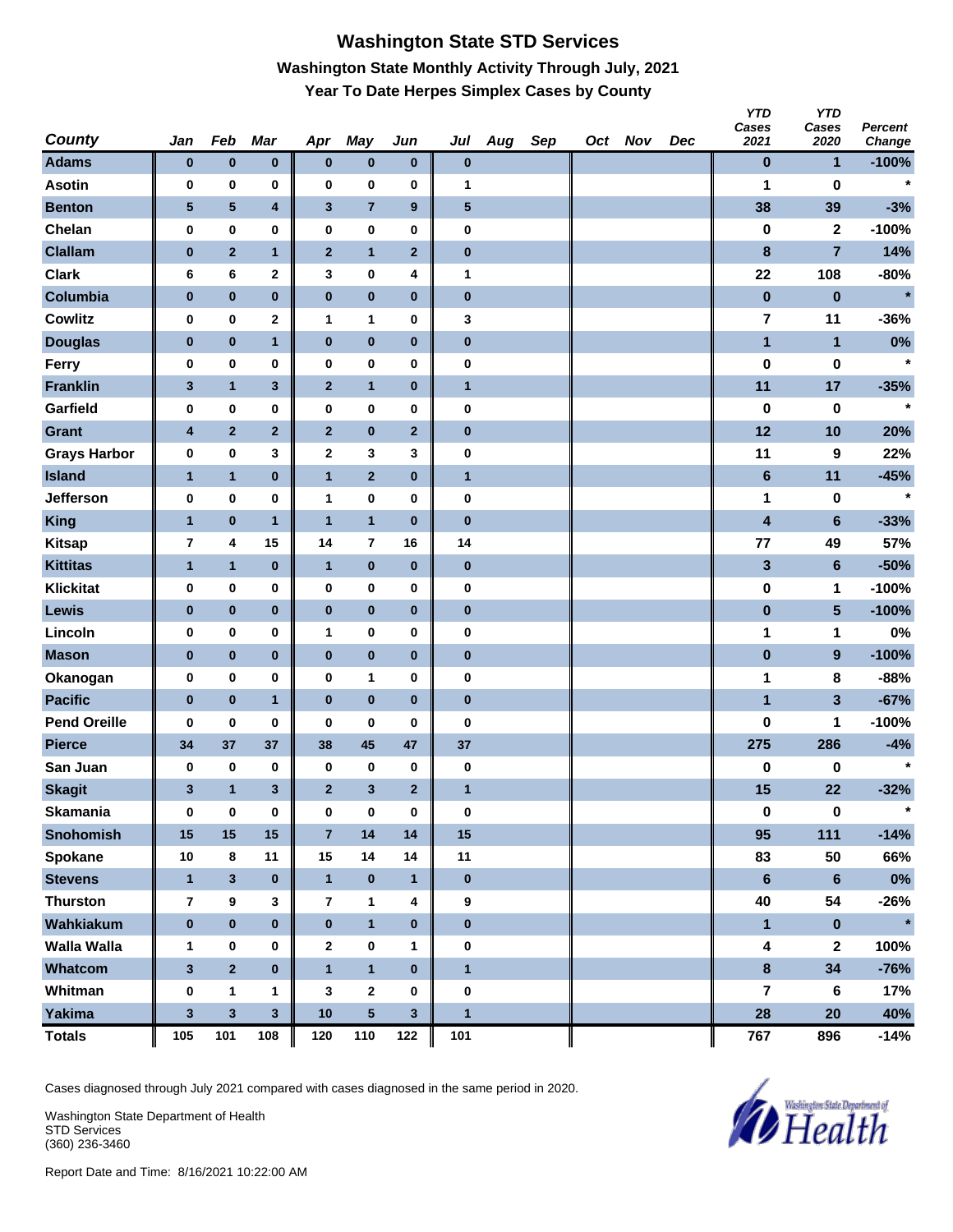#### **Washington State STD Services Washington State Monthly Activity Through July, 2021 Year To Date Syphilis Cases by County**

| <b>County</b>       | Jan                     | Feb              | Mar                     | Apr                     | <b>May</b>              | Jun                     | Jul                     | Aug | Sep | Oct Nov | Dec | <b>YTD</b><br>Cases<br>2021 | <b>YTD</b><br>Cases<br>2020 | <b>Percent</b><br>Change |
|---------------------|-------------------------|------------------|-------------------------|-------------------------|-------------------------|-------------------------|-------------------------|-----|-----|---------|-----|-----------------------------|-----------------------------|--------------------------|
| <b>Adams</b>        | $\bf{0}$                | $\mathbf{1}$     | $\pmb{0}$               | $\bf{0}$                | $\pmb{0}$               | $\bf{0}$                | $\mathbf{1}$            |     |     |         |     | $\mathbf{2}$                | $\mathbf{3}$                | $-33%$                   |
| <b>Asotin</b>       | 0                       | $\pmb{0}$        | 0                       | $\bf{0}$                | $\bf{0}$                | 0                       | 0                       |     |     |         |     | $\bf{0}$                    | $\mathbf 2$                 | $-100%$                  |
| <b>Benton</b>       | $\overline{7}$          | 12               | $\bf8$                  | 12                      | $\boldsymbol{9}$        | 4                       | $\mathbf{1}$            |     |     |         |     | 53                          | 19                          | 179%                     |
| Chelan              | 0                       | $\pmb{0}$        | $\pmb{0}$               | $\mathbf{1}$            | $\mathbf{1}$            | 0                       | 1                       |     |     |         |     | 3                           | 4                           | $-25%$                   |
| <b>Clallam</b>      | $\mathbf 2$             | $\pmb{0}$        | $\bf{0}$                | $\pmb{0}$               | $\pmb{0}$               | $\pmb{0}$               | $\mathbf{1}$            |     |     |         |     | 3                           | $\bf{0}$                    | $\star$                  |
| <b>Clark</b>        | 16                      | 11               | 12                      | 12                      | 9                       | 11                      | 8                       |     |     |         |     | 79                          | 81                          | $-2%$                    |
| Columbia            | $\pmb{0}$               | $\pmb{0}$        | $\pmb{0}$               | $\pmb{0}$               | $\pmb{0}$               | $\pmb{0}$               | $\pmb{0}$               |     |     |         |     | $\bf{0}$                    | $\bf{0}$                    | $\star$                  |
| <b>Cowlitz</b>      | 2                       | 1                | $\mathbf 2$             | 2                       | 3                       | 3                       | 1                       |     |     |         |     | 14                          | 10                          | 40%                      |
| <b>Douglas</b>      | 1                       | $\mathbf{1}$     | $\pmb{0}$               | 0                       | $\pmb{0}$               | $\pmb{0}$               | $\pmb{0}$               |     |     |         |     | $\mathbf{2}$                | $\pmb{0}$                   | $\star$                  |
| Ferry               | 0                       | 1                | 0                       | 0                       | $\bf{0}$                | 0                       | $\pmb{0}$               |     |     |         |     | 1                           | 0                           | $\star$                  |
| <b>Franklin</b>     | $\mathbf{1}$            | 3                | $\mathbf 2$             | $\mathbf{2}$            | $\mathbf 2$             | $\mathbf{3}$            | $\mathbf{1}$            |     |     |         |     | 14                          | 14                          | 0%                       |
| Garfield            | 0                       | $\pmb{0}$        | $\bf{0}$                | 0                       | $\pmb{0}$               | 0                       | 0                       |     |     |         |     | $\bf{0}$                    | $\bf{0}$                    | $\star$                  |
| <b>Grant</b>        | $\mathbf{1}$            | 3                | $\mathbf{3}$            | $\mathbf{2}$            | $\mathbf{2}$            | $\mathbf{1}$            | $\pmb{0}$               |     |     |         |     | 12                          | 15                          | $-20%$                   |
| <b>Grays Harbor</b> | $\mathbf{1}$            | 4                | 3                       | $\overline{\mathbf{r}}$ | 5                       | 6                       | $\pmb{0}$               |     |     |         |     | 26                          | $\overline{\mathbf{r}}$     | 271%                     |
| <b>Island</b>       | $\pmb{0}$               | $\mathbf{1}$     | $\bf{0}$                | $\pmb{0}$               | $\mathbf 0$             | $\pmb{0}$               | $\mathbf{1}$            |     |     |         |     | $\overline{2}$              | $\mathbf{3}$                | $-33%$                   |
| Jefferson           | 0                       | 0                | 1                       | 0                       | 0                       | 0                       | 0                       |     |     |         |     | 1                           | 2                           | $-50%$                   |
| <b>King</b>         | 84                      | 108              | 99                      | 92                      | 61                      | 98                      | 75                      |     |     |         |     | 617                         | 483                         | 28%                      |
| <b>Kitsap</b>       | 4                       | 4                | $\mathbf 2$             | 5                       | $\mathbf{1}$            | $\pmb{0}$               | $\mathbf 2$             |     |     |         |     | 18                          | 16                          | 13%                      |
| <b>Kittitas</b>     | 1                       | $\pmb{0}$        | $\pmb{0}$               | $\pmb{0}$               | $\mathbf 2$             | $\mathbf{1}$            | $\mathbf{3}$            |     |     |         |     | $\overline{7}$              | $\mathbf{1}$                | 600%                     |
| <b>Klickitat</b>    | 0                       | $\pmb{0}$        | 0                       | $\mathbf{2}$            | $\bf{0}$                | 0                       | $\pmb{0}$               |     |     |         |     | $\mathbf 2$                 | 0                           | $\star$                  |
| Lewis               | $\mathbf{2}$            | $\mathbf 2$      | $\overline{\mathbf{5}}$ | $\mathbf{2}$            | $\mathbf{3}$            | $\mathbf{1}$            | $\pmb{0}$               |     |     |         |     | 15                          | $6\phantom{a}$              | 150%                     |
| Lincoln             | 0                       | $\pmb{0}$        | $\bf{0}$                | 0                       | $\pmb{0}$               | 0                       | 0                       |     |     |         |     | $\bf{0}$                    | $\mathbf 2$                 | $-100%$                  |
| <b>Mason</b>        | $\mathbf{1}$            | $\overline{2}$   | $\sqrt{5}$              | 4                       | $\overline{\mathbf{5}}$ | $\mathbf{2}$            | $\overline{\mathbf{5}}$ |     |     |         |     | 24                          | 16                          | 50%                      |
| Okanogan            | $\mathbf 2$             | 1                | $\mathbf 2$             | 1                       | 4                       | 3                       | 1                       |     |     |         |     | 14                          | 3                           | 367%                     |
| <b>Pacific</b>      | $\pmb{0}$               | $\pmb{0}$        | $\bf{0}$                | $\mathbf{1}$            | $\bf{0}$                | $\bf{0}$                | $\pmb{0}$               |     |     |         |     | $\mathbf{1}$                | $\mathbf{3}$                | $-67%$                   |
| <b>Pend Oreille</b> | 0                       | 1                | 0                       | 0                       | 1                       | 0                       | 0                       |     |     |         |     | $\mathbf 2$                 | 0                           | $\star$                  |
| <b>Pierce</b>       | 35                      | 41               | 44                      | 41                      | 34                      | 39                      | 39                      |     |     |         |     | 273                         | 153                         | 78%                      |
| San Juan            | 0                       | 0                | 0                       | 0                       | 0                       | $\pmb{0}$               | $\bf{0}$                |     |     |         |     | 0                           | 1                           | $-100%$                  |
| <b>Skagit</b>       | $\bf{0}$                | 5                | 3                       | 8                       | $\pmb{0}$               | 1                       | $\mathbf{1}$            |     |     |         |     | 18                          | 11                          | 64%                      |
| <b>Skamania</b>     | 0                       | $\mathbf{1}$     | $\pmb{0}$               | $\bf{0}$                | $\pmb{0}$               | 0                       | 0                       |     |     |         |     | 1                           | $\pmb{0}$                   | $\star$                  |
| <b>Snohomish</b>    | ${\bf 22}$              | 18               | 13                      | 20                      | 17                      | $6\phantom{1}$          | 21                      |     |     |         |     | 117                         | 85                          | 38%                      |
| Spokane             | 19                      | 25               | 17                      | 19                      | 15                      | 15                      | 16                      |     |     |         |     | 126                         | 121                         | 4%                       |
| <b>Stevens</b>      | $\bf{0}$                | $\mathbf{1}$     | $\pmb{0}$               | $\bf{0}$                | $\pmb{0}$               | $\bf{0}$                | $\pmb{0}$               |     |     |         |     | $\mathbf{1}$                | $\overline{\mathbf{4}}$     | $-75%$                   |
| <b>Thurston</b>     | 8                       | $\pmb{9}$        | $\overline{7}$          | 9                       | 4                       | 3                       | $\mathbf{2}$            |     |     |         |     | 42                          | 26                          | 62%                      |
| Wahkiakum           | $\pmb{0}$               | $\pmb{0}$        | $\pmb{0}$               | $\pmb{0}$               | $\pmb{0}$               | $\bf{0}$                | $\pmb{0}$               |     |     |         |     | $\pmb{0}$                   | $\mathbf{1}$                | $-100%$                  |
| <b>Walla Walla</b>  | 0                       | 0                | 0                       | $\mathbf{2}$            | $\mathbf{1}$            | 3                       | 1                       |     |     |         |     | 7                           | 5                           | 40%                      |
| Whatcom             | $\overline{\mathbf{4}}$ | $\mathbf{1}$     | $\overline{\mathbf{2}}$ | $\mathbf{1}$            | $\pmb{0}$               | $\overline{\mathbf{5}}$ | $\mathbf{1}$            |     |     |         |     | 14                          | 16                          | $-13%$                   |
| Whitman             | 0                       | $\pmb{0}$        | $\mathbf{2}$            | $\bf{0}$                | $\pmb{0}$               | 0                       | $\bf{0}$                |     |     |         |     | $\mathbf 2$                 | $\pmb{0}$                   | $\star$                  |
| <b>Yakima</b>       | $\overline{7}$          | $\boldsymbol{9}$ | $\bf{8}$                | 14                      | $5\phantom{.0}$         | 8                       | $\mathbf{2}$            |     |     |         |     | 53                          | 20                          | 165%                     |
| <b>Totals</b>       | 220                     | 266              | 240                     | 259                     | 184                     | 213                     | 184                     |     |     |         |     | 1,566                       | 1,133                       | 38%                      |

Cases diagnosed through July 2021 compared with cases diagnosed in the same period in 2020.

Washington State Department of Health STD Services (360) 236-3460

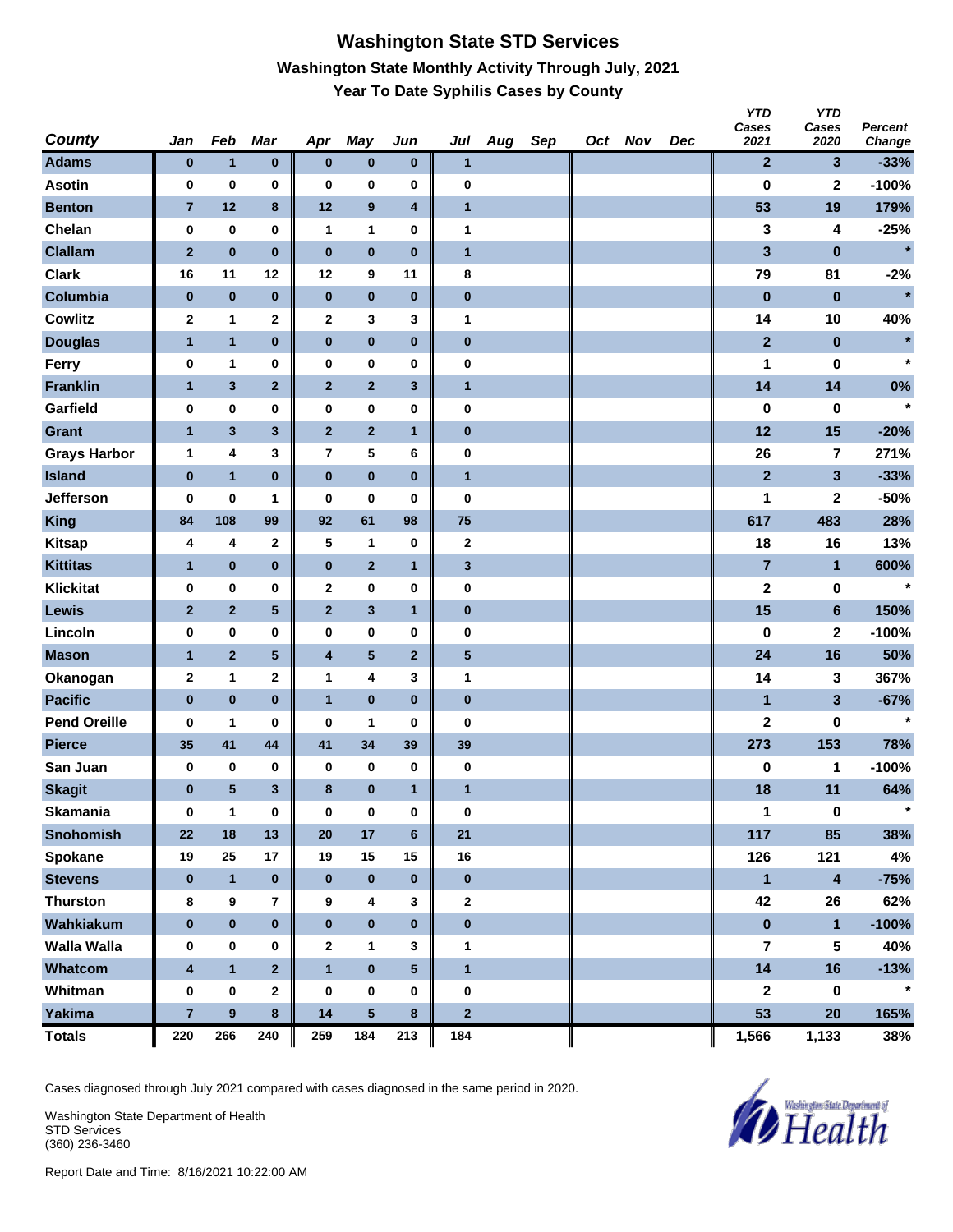# **Washington State STD Services Washington State Monthly Activity Through July, 2021 Year To Date Syphilis-P&S Cases by County**

| <b>County</b>       | Jan            | Feb          | Mar                     | Apr              | May          | Jun          | Jul          | Aug | Sep | Oct Nov | Dec | <b>YTD</b><br>Cases<br>2021 | <b>YTD</b><br>Cases<br>2020 | <b>Percent</b><br>Change |
|---------------------|----------------|--------------|-------------------------|------------------|--------------|--------------|--------------|-----|-----|---------|-----|-----------------------------|-----------------------------|--------------------------|
| <b>Adams</b>        | $\bf{0}$       | $\pmb{0}$    | $\pmb{0}$               | $\bf{0}$         | $\pmb{0}$    | $\bf{0}$     | $\mathbf{1}$ |     |     |         |     | 1                           | 1                           | 0%                       |
| <b>Asotin</b>       | 0              | $\pmb{0}$    | 0                       | 0                | 0            | 0            | 0            |     |     |         |     | $\bf{0}$                    | 1                           | $-100%$                  |
| <b>Benton</b>       | $\mathbf{3}$   | $\mathbf{3}$ | $\mathbf{1}$            | $\mathbf{3}$     | ${\bf 5}$    | $\pmb{0}$    | $\pmb{0}$    |     |     |         |     | 15                          | 11                          | 36%                      |
| Chelan              | 0              | $\pmb{0}$    | 0                       | $\pmb{0}$        | 1            | 0            | $\mathbf{1}$ |     |     |         |     | $\overline{\mathbf{2}}$     | 0                           | $\star$                  |
| <b>Clallam</b>      | $\mathbf{1}$   | $\pmb{0}$    | $\pmb{0}$               | $\pmb{0}$        | $\pmb{0}$    | $\pmb{0}$    | $\mathbf{1}$ |     |     |         |     | $\overline{2}$              | $\pmb{0}$                   | $\star$                  |
| <b>Clark</b>        | 6              | 4            | 5                       | 6                | 5            | 9            | 5            |     |     |         |     | 40                          | 37                          | 8%                       |
| Columbia            | $\pmb{0}$      | $\pmb{0}$    | $\pmb{0}$               | $\pmb{0}$        | $\pmb{0}$    | $\pmb{0}$    | $\pmb{0}$    |     |     |         |     | $\pmb{0}$                   | $\pmb{0}$                   | $\star$                  |
| <b>Cowlitz</b>      | 0              | 1            | 0                       | $\mathbf{1}$     | $\mathbf 2$  | 1            | 1            |     |     |         |     | 6                           | 2                           | 200%                     |
| <b>Douglas</b>      | $\bf{0}$       | $\pmb{0}$    | $\pmb{0}$               | $\pmb{0}$        | $\pmb{0}$    | $\pmb{0}$    | $\pmb{0}$    |     |     |         |     | $\pmb{0}$                   | $\pmb{0}$                   | $\star$                  |
| Ferry               | 0              | 0            | 0                       | $\pmb{0}$        | 0            | 0            | $\pmb{0}$    |     |     |         |     | 0                           | 0                           | $\star$                  |
| <b>Franklin</b>     | $\bf{0}$       | $\pmb{0}$    | $\pmb{0}$               | $\mathbf{1}$     | $\mathbf{1}$ | $\mathbf{2}$ | $\mathbf{1}$ |     |     |         |     | $\overline{\mathbf{5}}$     | $\overline{\mathbf{5}}$     | 0%                       |
| Garfield            | 0              | $\pmb{0}$    | $\bf{0}$                | 0                | 0            | 0            | 0            |     |     |         |     | 0                           | 0                           | $\star$                  |
| <b>Grant</b>        | $\pmb{0}$      | $\pmb{0}$    | $\mathbf{1}$            | $\mathbf{1}$     | $\mathbf{1}$ | $\mathbf{1}$ | $\pmb{0}$    |     |     |         |     | 4                           | 5                           | $-20%$                   |
| <b>Grays Harbor</b> | 0              | $\mathbf 2$  | 2                       | 4                | $\bf{2}$     | 4            | $\pmb{0}$    |     |     |         |     | 14                          | 4                           | 250%                     |
| <b>Island</b>       | $\pmb{0}$      | $\mathbf{1}$ | $\bf{0}$                | $\pmb{0}$        | $\pmb{0}$    | $\pmb{0}$    | $\mathbf{1}$ |     |     |         |     | $\overline{2}$              | $\mathbf{1}$                | 100%                     |
| Jefferson           | 0              | 0            | 1                       | 0                | 0            | 0            | 0            |     |     |         |     | 1                           | 0                           | $\star$                  |
| <b>King</b>         | 34             | 45           | 41                      | 42               | 28           | 49           | 36           |     |     |         |     | 275                         | 191                         | 44%                      |
| <b>Kitsap</b>       | 1              | $\pmb{0}$    | $\mathbf 2$             | $\mathbf{2}$     | 0            | $\bf{0}$     | $\pmb{0}$    |     |     |         |     | 5                           | 4                           | 25%                      |
| <b>Kittitas</b>     | 1              | $\pmb{0}$    | $\pmb{0}$               | $\pmb{0}$        | $\pmb{0}$    | $\pmb{0}$    | $\bf{0}$     |     |     |         |     | 1                           | $\bf{0}$                    | $\star$                  |
| <b>Klickitat</b>    | 0              | 0            | 0                       | $\mathbf{1}$     | 0            | 0            | $\pmb{0}$    |     |     |         |     | 1                           | 0                           | $\star$                  |
| Lewis               | $\bf{0}$       | $\mathbf{2}$ | 4                       | $\mathbf{1}$     | $\mathbf{2}$ | $\pmb{0}$    | $\pmb{0}$    |     |     |         |     | $\boldsymbol{9}$            | $\mathbf{2}$                | 350%                     |
| Lincoln             | 0              | 0            | 0                       | 0                | 0            | 0            | 0            |     |     |         |     | 0                           | 0                           | $\star$                  |
| <b>Mason</b>        | $\bf{0}$       | $\pmb{0}$    | $\overline{\mathbf{2}}$ | $\mathbf{2}$     | $\mathbf{1}$ | $\mathbf{1}$ | $\mathbf{2}$ |     |     |         |     | $\bf8$                      | $\overline{2}$              | 300%                     |
| Okanogan            | 0              | $\pmb{0}$    | 0                       | $\pmb{0}$        | 3            | 2            | $\pmb{0}$    |     |     |         |     | 5                           | 0                           | $\star$                  |
| <b>Pacific</b>      | $\pmb{0}$      | $\pmb{0}$    | $\bf{0}$                | $\mathbf{1}$     | $\pmb{0}$    | $\pmb{0}$    | $\pmb{0}$    |     |     |         |     | $\blacksquare$              | $\pmb{0}$                   |                          |
| <b>Pend Oreille</b> | 0              | 1            | 0                       | 0                | 0            | 0            | 0            |     |     |         |     | 1                           | 0                           | $\star$                  |
| <b>Pierce</b>       | 18             | 15           | 21                      | 21               | 24           | 20           | 20           |     |     |         |     | 139                         | 74                          | 88%                      |
| San Juan            | 0              | 0            | 0                       | 0                | 0            | 0            | $\pmb{0}$    |     |     |         |     | 0                           | 1                           | $-100%$                  |
| <b>Skagit</b>       | $\bf{0}$       | 3            | $\bf{0}$                | 4                | $\pmb{0}$    | 1            | $\mathbf{1}$ |     |     |         |     | 9                           | 5                           | 80%                      |
| <b>Skamania</b>     | $\bf{0}$       | 0            | $\pmb{0}$               | $\bf{0}$         | 0            | $\pmb{0}$    | $\bf{0}$     |     |     |         |     | $\pmb{0}$                   | $\mathbf 0$                 | $\star$                  |
| <b>Snohomish</b>    | $6\phantom{1}$ | 5            | $\overline{\mathbf{4}}$ | $\sqrt{5}$       | $\bf8$       | 4            | 14           |     |     |         |     | 46                          | 30                          | 53%                      |
| Spokane             | 9              | 9            | $\overline{\mathbf{r}}$ | 10               | 6            | 9            | 8            |     |     |         |     | 58                          | 48                          | 21%                      |
| <b>Stevens</b>      | $\pmb{0}$      | $\pmb{0}$    | $\pmb{0}$               | $\mathbf 0$      | $\pmb{0}$    | $\pmb{0}$    | $\pmb{0}$    |     |     |         |     | $\pmb{0}$                   | $\overline{\mathbf{4}}$     | $-100%$                  |
| <b>Thurston</b>     | 5              | $\bf8$       | 6                       | 6                | $\mathbf 2$  | 0            | $\pmb{0}$    |     |     |         |     | 27                          | 15                          | 80%                      |
| Wahkiakum           | $\pmb{0}$      | $\pmb{0}$    | $\bf{0}$                | $\pmb{0}$        | $\pmb{0}$    | $\pmb{0}$    | $\pmb{0}$    |     |     |         |     | $\pmb{0}$                   | $\pmb{0}$                   | $\star$                  |
| <b>Walla Walla</b>  | 0              | 0            | 0                       | 0                | 1            | 2            | 1            |     |     |         |     | 4                           | 1                           | 300%                     |
| Whatcom             | $\mathbf{3}$   | $\pmb{0}$    | $\mathbf{1}$            | $\mathbf{1}$     | $\pmb{0}$    | 4            | $\mathbf{1}$ |     |     |         |     | 10                          | $\overline{7}$              | 43%                      |
| Whitman             | $\pmb{0}$      | $\pmb{0}$    | $\mathbf 2$             | $\boldsymbol{0}$ | 0            | $\pmb{0}$    | $\pmb{0}$    |     |     |         |     | $\mathbf 2$                 | $\pmb{0}$                   | $\star$                  |
| <b>Yakima</b>       | $\mathbf 2$    | $\bf 6$      | $6\phantom{.}$          | ${\bf 5}$        | $\mathbf{1}$ | 4            | $\mathbf{1}$ |     |     |         |     | 25                          | $\bf 6$                     | 317%                     |
| <b>Totals</b>       | 89             | 105          | 106                     | 117              | 93           | 113          | 95           |     |     |         |     | 718                         | 457                         | 57%                      |

Cases diagnosed through July 2021 compared with cases diagnosed in the same period in 2020.

Washington State Department of Health STD Services (360) 236-3460

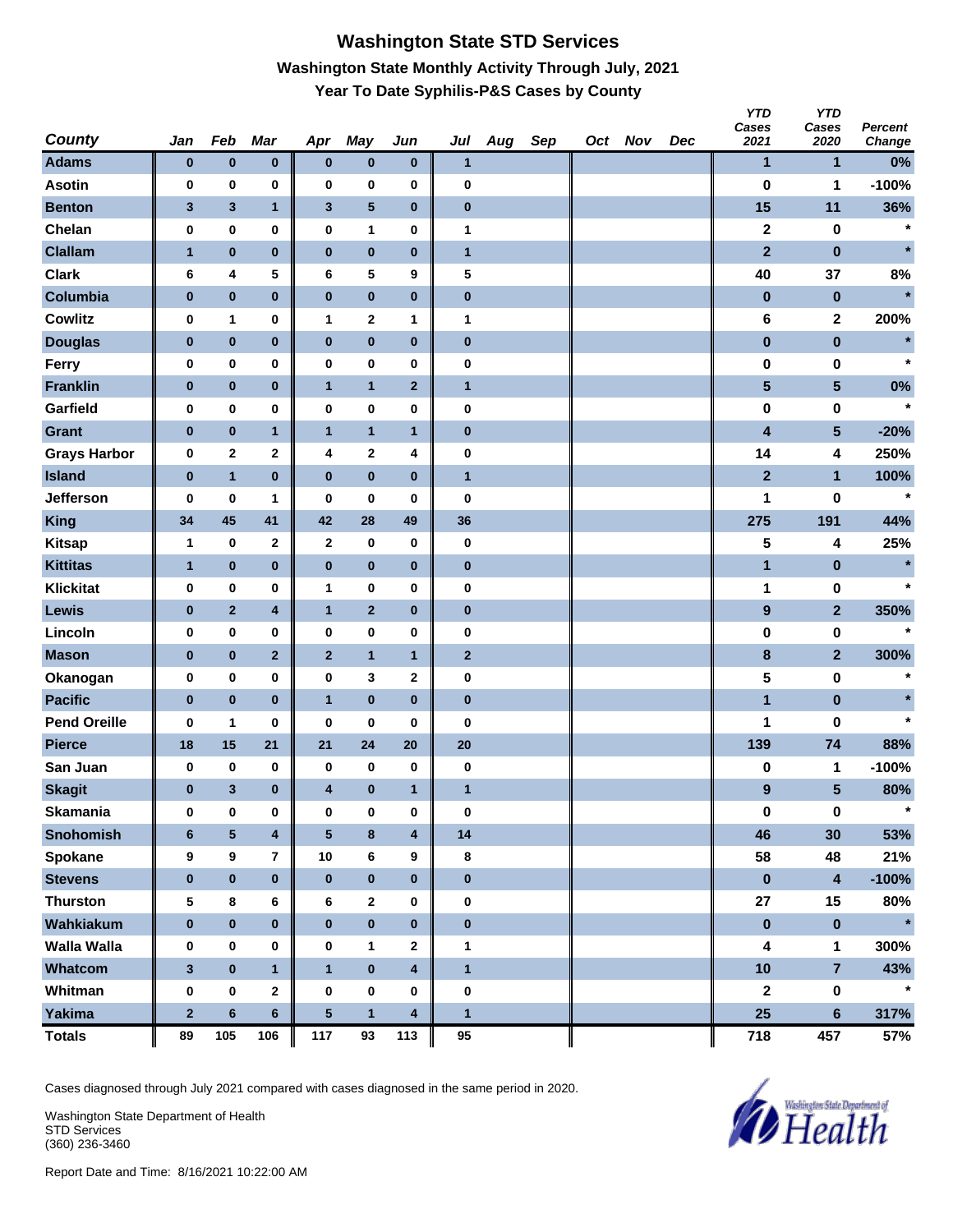# **Washington State STD Services Washington State Monthly Activity Through July, 2021 Year To Date Syphilis-EL Cases by County**

| <b>County</b>       | Jan          | Feb                     | Mar                     | Apr              | <b>May</b>       | Jun              | Jul                     | Aug | Sep | Oct Nov | Dec | <b>YTD</b><br>Cases<br>2021 | <b>YTD</b><br>Cases<br>2020 | <b>Percent</b><br>Change |
|---------------------|--------------|-------------------------|-------------------------|------------------|------------------|------------------|-------------------------|-----|-----|---------|-----|-----------------------------|-----------------------------|--------------------------|
| <b>Adams</b>        | $\bf{0}$     | $\pmb{0}$               | $\pmb{0}$               | $\pmb{0}$        | $\pmb{0}$        | $\bf{0}$         | $\bf{0}$                |     |     |         |     | $\bf{0}$                    | $\bf{0}$                    |                          |
| <b>Asotin</b>       | 0            | 0                       | 0                       | 0                | $\bf{0}$         | 0                | 0                       |     |     |         |     | 0                           | 0                           | $\star$                  |
| <b>Benton</b>       | $\mathbf{3}$ | $\overline{\mathbf{4}}$ | 4                       | 8                | $\pmb{0}$        | $\mathbf{3}$     | $\pmb{0}$               |     |     |         |     | 22                          | 5                           | 340%                     |
| Chelan              | 0            | 0                       | 0                       | 0                | $\pmb{0}$        | 0                | 0                       |     |     |         |     | $\bf{0}$                    | 1                           | $-100%$                  |
| <b>Clallam</b>      | $\bf{0}$     | $\pmb{0}$               | $\bf{0}$                | $\pmb{0}$        | $\pmb{0}$        | $\pmb{0}$        | $\pmb{0}$               |     |     |         |     | $\pmb{0}$                   | $\bf{0}$                    | $\star$                  |
| <b>Clark</b>        | 7            | 1                       | 2                       | 1                | $\boldsymbol{2}$ | 2                | 1                       |     |     |         |     | 16                          | 20                          | $-20%$                   |
| Columbia            | $\pmb{0}$    | $\pmb{0}$               | $\bf{0}$                | $\pmb{0}$        | $\pmb{0}$        | $\pmb{0}$        | $\pmb{0}$               |     |     |         |     | $\bf{0}$                    | $\bf{0}$                    | $\star$                  |
| <b>Cowlitz</b>      | 1            | 0                       | 0                       | $\mathbf{1}$     | 0                | 1                | 0                       |     |     |         |     | 3                           | 1                           | 200%                     |
| <b>Douglas</b>      | $\bf{0}$     | $\pmb{0}$               | $\bf{0}$                | $\bf{0}$         | $\bf{0}$         | $\pmb{0}$        | $\pmb{0}$               |     |     |         |     | $\pmb{0}$                   | $\pmb{0}$                   |                          |
| Ferry               | 0            | 0                       | 0                       | 0                | $\bf{0}$         | 0                | 0                       |     |     |         |     | $\bf{0}$                    | 0                           | $\star$                  |
| <b>Franklin</b>     | $\pmb{0}$    | $\pmb{0}$               | $\bf{0}$                | $\pmb{0}$        | $\mathbf{1}$     | $\mathbf{1}$     | $\pmb{0}$               |     |     |         |     | $\overline{2}$              | $\mathbf{1}$                | 100%                     |
| Garfield            | 0            | 0                       | 0                       | 0                | $\pmb{0}$        | 0                | 0                       |     |     |         |     | 0                           | 0                           | $\star$                  |
| <b>Grant</b>        | $\pmb{0}$    | $\mathbf 2$             | $\overline{2}$          | $\pmb{0}$        | $\pmb{0}$        | $\pmb{0}$        | $\pmb{0}$               |     |     |         |     | 4                           | $\overline{\mathbf{4}}$     | 0%                       |
| <b>Grays Harbor</b> | 0            | 1                       | 0                       | $\boldsymbol{2}$ | $\mathbf{1}$     | 1                | 0                       |     |     |         |     | 5                           | 1                           | 400%                     |
| <b>Island</b>       | $\pmb{0}$    | $\pmb{0}$               | $\bf{0}$                | $\pmb{0}$        | $\bf{0}$         | $\pmb{0}$        | $\pmb{0}$               |     |     |         |     | $\pmb{0}$                   | $\pmb{0}$                   | $\star$                  |
| Jefferson           | 0            | 0                       | 0                       | 0                | 0                | 0                | 0                       |     |     |         |     | 0                           | 0                           | $\star$                  |
| <b>King</b>         | 30           | 36                      | 25                      | 32               | 22               | 27               | 21                      |     |     |         |     | 193                         | 190                         | 2%                       |
| <b>Kitsap</b>       | 1            | $\mathbf 2$             | 0                       | $\mathbf{1}$     | 0                | 0                | $\bf{0}$                |     |     |         |     | 4                           | 6                           | $-33%$                   |
| <b>Kittitas</b>     | $\bf{0}$     | $\pmb{0}$               | $\bf{0}$                | $\bf{0}$         | $\bf{0}$         | $\pmb{0}$        | $\mathbf{2}$            |     |     |         |     | $\mathbf{2}$                | $\pmb{0}$                   | $\star$                  |
| <b>Klickitat</b>    | 0            | 0                       | 0                       | 0                | $\bf{0}$         | 0                | 0                       |     |     |         |     | $\pmb{0}$                   | 0                           | $\star$                  |
| <b>Lewis</b>        | $\bf{0}$     | $\pmb{0}$               | $\pmb{0}$               | $\pmb{0}$        | $\pmb{0}$        | $\mathbf{1}$     | $\pmb{0}$               |     |     |         |     | $\mathbf{1}$                | $\pmb{0}$                   |                          |
| Lincoln             | 0            | 0                       | 0                       | 0                | $\pmb{0}$        | 0                | 0                       |     |     |         |     | 0                           | 1                           | $-100%$                  |
| <b>Mason</b>        | $\pmb{0}$    | $\pmb{0}$               | $\bf{0}$                | $\pmb{0}$        | $\overline{1}$   | $\pmb{0}$        | $\mathbf{1}$            |     |     |         |     | $\mathbf{2}$                | $\overline{\mathbf{4}}$     | $-50%$                   |
| Okanogan            | 0            | 1                       | 1                       | 1                | 1                | 1                | $\pmb{0}$               |     |     |         |     | 5                           | 0                           | $\star$                  |
| <b>Pacific</b>      | $\pmb{0}$    | $\pmb{0}$               | $\bf{0}$                | $\pmb{0}$        | $\bf{0}$         | $\pmb{0}$        | $\pmb{0}$               |     |     |         |     | $\pmb{0}$                   | $\pmb{0}$                   |                          |
| <b>Pend Oreille</b> | 0            | 0                       | 0                       | 0                | 0                | 0                | 0                       |     |     |         |     | $\bf{0}$                    | 0                           | $\star$                  |
| <b>Pierce</b>       | $\sqrt{5}$   | $\overline{7}$          | 10                      | $\overline{7}$   | $\pmb{4}$        | $\boldsymbol{9}$ | $\boldsymbol{9}$        |     |     |         |     | 51                          | 34                          | 50%                      |
| San Juan            | 0            | 0                       | 0                       | 0                | $\pmb{0}$        | 0                | 0                       |     |     |         |     | 0                           | 0                           | $\star$                  |
| <b>Skagit</b>       | $\bf{0}$     | $\pmb{0}$               | $\bf{0}$                | $\mathbf{1}$     | $\pmb{0}$        | $\bf{0}$         | $\bf{0}$                |     |     |         |     | 1                           | $\mathbf{1}$                | 0%                       |
| <b>Skamania</b>     | $\bf{0}$     | $\mathbf{1}$            | 0                       | $\bf{0}$         | $\bf{0}$         | 0                | 0                       |     |     |         |     | 1                           | $\pmb{0}$                   | $\star$                  |
| <b>Snohomish</b>    | $\bf8$       | $\overline{\mathbf{4}}$ | $\overline{\mathbf{2}}$ | 11               | $\mathbf 2$      | $\mathbf{1}$     | $\overline{\mathbf{4}}$ |     |     |         |     | 32                          | 17                          | 88%                      |
| Spokane             | 8            | 8                       | 9                       | $\mathbf{2}$     | ${\bf 5}$        | 3                | 8                       |     |     |         |     | 43                          | 33                          | 30%                      |
| <b>Stevens</b>      | $\bf{0}$     | $\pmb{0}$               | $\pmb{0}$               | $\bf{0}$         | $\pmb{0}$        | $\bf{0}$         | $\pmb{0}$               |     |     |         |     | $\pmb{0}$                   | $\pmb{0}$                   | $\star$                  |
| <b>Thurston</b>     | $\mathbf{1}$ | $\pmb{0}$               | 1                       | $\mathbf{1}$     | $\mathbf{1}$     | 0                | $\mathbf 2$             |     |     |         |     | $\bf 6$                     | $\overline{7}$              | $-14%$                   |
| Wahkiakum           | $\pmb{0}$    | $\pmb{0}$               | $\mathbf 0$             | $\pmb{0}$        | $\pmb{0}$        | $\pmb{0}$        | $\pmb{0}$               |     |     |         |     | $\pmb{0}$                   | $\mathbf 0$                 | $\star$                  |
| Walla Walla         | 0            | 0                       | 0                       | 0                | 0                | 0                | 0                       |     |     |         |     | $\pmb{0}$                   | $\mathbf{1}$                | $-100%$                  |
| Whatcom             | $\pmb{0}$    | $\pmb{0}$               | $\mathbf{1}$            | $\bf{0}$         | $\pmb{0}$        | $\mathbf{1}$     | $\bf{0}$                |     |     |         |     | $\overline{2}$              | 2 <sup>1</sup>              | $0\%$                    |
| Whitman             | $\pmb{0}$    | $\pmb{0}$               | 0                       | $\bf{0}$         | $\pmb{0}$        | 0                | $\bf{0}$                |     |     |         |     | $\pmb{0}$                   | $\pmb{0}$                   | $\star$                  |
| Yakima              | $\mathbf 2$  | $\mathbf{3}$            | $\mathbf{1}$            | 5                | $\mathbf{3}$     | $\mathbf{1}$     | $\pmb{0}$               |     |     |         |     | 15                          | $\overline{7}$              | 114%                     |
| <b>Totals</b>       | 66           | ${\bf 70}$              | 58                      | ${\bf 73}$       | 43               | $52\,$           | 48                      |     |     |         |     | 410                         | 336                         | 22%                      |

Cases diagnosed through July 2021 compared with cases diagnosed in the same period in 2020.

Washington State Department of Health STD Services (360) 236-3460

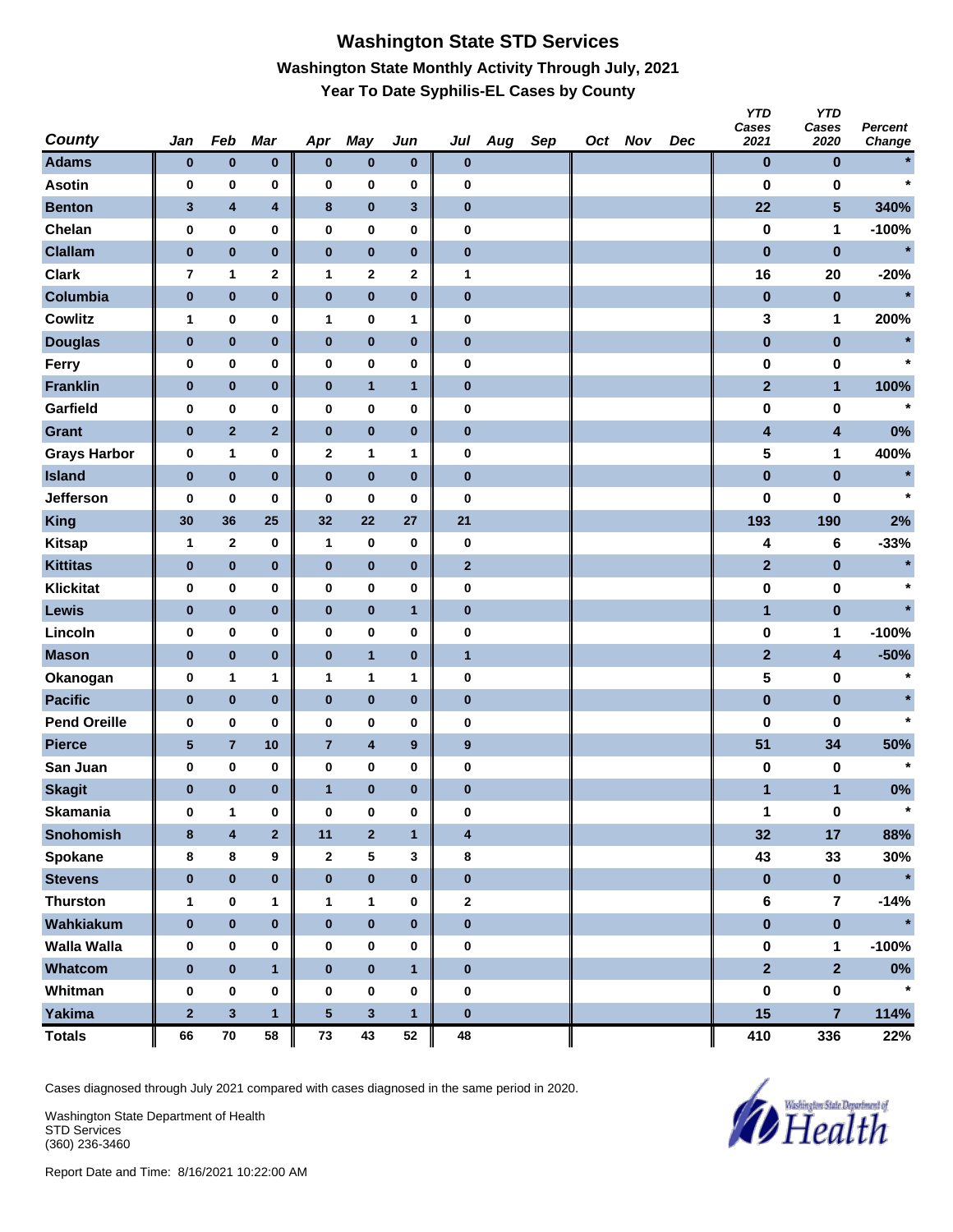## **Washington State STD Services Washington State Monthly Activity Through July, 2021 Year To Date Syphilis-L/LL Cases by County**

| <b>County</b>       | Jan          | Feb                     | Mar          | Apr            | May                     | Jun          | Jul          | Aug | Sep | Oct Nov | Dec | <b>YTD</b><br>Cases<br>2021 | <b>YTD</b><br>Cases<br>2020 | <b>Percent</b><br>Change |
|---------------------|--------------|-------------------------|--------------|----------------|-------------------------|--------------|--------------|-----|-----|---------|-----|-----------------------------|-----------------------------|--------------------------|
| <b>Adams</b>        | $\bf{0}$     | $\mathbf{1}$            | $\pmb{0}$    | $\pmb{0}$      | $\pmb{0}$               | $\bf{0}$     | $\pmb{0}$    |     |     |         |     | $\mathbf{1}$                | $\overline{2}$              | $-50%$                   |
| <b>Asotin</b>       | 0            | 0                       | 0            | 0              | 0                       | 0            | 0            |     |     |         |     | $\bf{0}$                    | 1                           | $-100%$                  |
| <b>Benton</b>       | $\mathbf{1}$ | $\overline{\mathbf{5}}$ | $\mathbf 2$  | $\mathbf{1}$   | $\overline{\mathbf{3}}$ | $\mathbf{1}$ | $\mathbf{1}$ |     |     |         |     | 14                          | $\mathbf{3}$                | 367%                     |
| Chelan              | 0            | $\pmb{0}$               | 0            | $\mathbf{1}$   | 0                       | 0            | $\pmb{0}$    |     |     |         |     | 1                           | 3                           | $-67%$                   |
| <b>Clallam</b>      | $\mathbf{1}$ | $\pmb{0}$               | $\bf{0}$     | $\pmb{0}$      | $\pmb{0}$               | $\pmb{0}$    | $\pmb{0}$    |     |     |         |     | 1                           | $\pmb{0}$                   | $\star$                  |
| <b>Clark</b>        | 3            | 6                       | 5            | 5              | $\mathbf 2$             | 0            | $\bf{2}$     |     |     |         |     | 23                          | 24                          | $-4%$                    |
| Columbia            | $\pmb{0}$    | $\pmb{0}$               | $\bf{0}$     | $\pmb{0}$      | $\pmb{0}$               | $\pmb{0}$    | $\pmb{0}$    |     |     |         |     | $\bf{0}$                    | $\bf{0}$                    | $\star$                  |
| <b>Cowlitz</b>      | $\mathbf 1$  | 0                       | 2            | 0              | 0                       | 1            | $\pmb{0}$    |     |     |         |     | 4                           | $\overline{\mathbf{7}}$     | $-43%$                   |
| <b>Douglas</b>      | $\mathbf{1}$ | $\mathbf{1}$            | $\pmb{0}$    | $\bf{0}$       | $\pmb{0}$               | $\pmb{0}$    | $\bf{0}$     |     |     |         |     | $\mathbf{2}$                | $\bf{0}$                    | $\star$                  |
| Ferry               | 0            | 1                       | 0            | $\pmb{0}$      | 0                       | 0            | $\pmb{0}$    |     |     |         |     | 1                           | 0                           | $\star$                  |
| <b>Franklin</b>     | $\mathbf{1}$ | $\mathbf{2}$            | $\mathbf 2$  | $\mathbf{1}$   | $\pmb{0}$               | $\pmb{0}$    | $\bf{0}$     |     |     |         |     | $6\phantom{1}$              | 8                           | $-25%$                   |
| Garfield            | 0            | 0                       | 0            | 0              | 0                       | 0            | 0            |     |     |         |     | 0                           | 0                           | $\star$                  |
| <b>Grant</b>        | $\mathbf{1}$ | $\mathbf{1}$            | $\pmb{0}$    | $\mathbf{1}$   | $\mathbf{1}$            | $\pmb{0}$    | $\pmb{0}$    |     |     |         |     | 4                           | $6\phantom{1}$              | $-33%$                   |
| <b>Grays Harbor</b> | 0            | 1                       | 1            | $\mathbf{1}$   | $\mathbf 2$             | 1            | $\pmb{0}$    |     |     |         |     | 6                           | $\mathbf{2}$                | 200%                     |
| <b>Island</b>       | $\pmb{0}$    | $\pmb{0}$               | $\bf{0}$     | $\bf{0}$       | $\pmb{0}$               | $\pmb{0}$    | $\pmb{0}$    |     |     |         |     | $\pmb{0}$                   | $\overline{2}$              | $-100%$                  |
| Jefferson           | 0            | $\pmb{0}$               | $\bf{0}$     | 0              | $\bf{0}$                | $\bf{0}$     | $\pmb{0}$    |     |     |         |     | 0                           | $\mathbf 2$                 | $-100%$                  |
| <b>King</b>         | 20           | 27                      | 32           | 17             | 11                      | 22           | 18           |     |     |         |     | 147                         | 102                         | 44%                      |
| <b>Kitsap</b>       | $\mathbf{2}$ | $\mathbf{2}$            | 0            | $\mathbf{2}$   | 1                       | 0            | $\mathbf 2$  |     |     |         |     | 9                           | 6                           | 50%                      |
| <b>Kittitas</b>     | $\pmb{0}$    | $\pmb{0}$               | $\pmb{0}$    | $\bf{0}$       | $\mathbf{2}$            | $\mathbf{1}$ | $\mathbf{1}$ |     |     |         |     | 4                           | $\mathbf{1}$                | 300%                     |
| <b>Klickitat</b>    | 0            | $\pmb{0}$               | 0            | $\mathbf{1}$   | 0                       | 0            | $\pmb{0}$    |     |     |         |     | 1                           | 0                           | $\star$                  |
| Lewis               | $\mathbf{2}$ | $\pmb{0}$               | $\mathbf{1}$ | $\mathbf{1}$   | $\pmb{0}$               | $\pmb{0}$    | $\bf{0}$     |     |     |         |     | 4                           | $\overline{\mathbf{4}}$     | 0%                       |
| Lincoln             | 0            | 0                       | 0            | 0              | 0                       | 0            | 0            |     |     |         |     | $\bf{0}$                    | 1                           | $-100%$                  |
| <b>Mason</b>        | $\mathbf{1}$ | $\overline{2}$          | $\mathbf 3$  | $\mathbf{1}$   | $\mathbf 3$             | $\mathbf{1}$ | $\mathbf 2$  |     |     |         |     | 13                          | 10                          | 30%                      |
| Okanogan            | $\mathbf 2$  | $\pmb{0}$               | 1            | 0              | 0                       | $\bf{0}$     | 1            |     |     |         |     | 4                           | 3                           | 33%                      |
| <b>Pacific</b>      | $\pmb{0}$    | $\pmb{0}$               | $\bf{0}$     | $\bf{0}$       | $\pmb{0}$               | $\pmb{0}$    | $\bf{0}$     |     |     |         |     | $\pmb{0}$                   | 3                           | $-100%$                  |
| <b>Pend Oreille</b> | $\bf{0}$     | $\pmb{0}$               | $\bf{0}$     | $\bf{0}$       | 1                       | 0            | 0            |     |     |         |     | 1                           | 0                           | $\star$                  |
| <b>Pierce</b>       | 11           | 19                      | 13           | 12             | $\overline{\mathbf{5}}$ | 9            | 10           |     |     |         |     | 79                          | 45                          | 76%                      |
| San Juan            | 0            | 0                       | 0            | 0              | 0                       | 0            | $\pmb{0}$    |     |     |         |     | $\pmb{0}$                   | 0                           |                          |
| <b>Skagit</b>       | $\bf{0}$     | $\overline{2}$          | 3            | $\overline{2}$ | $\bf{0}$                | $\bf{0}$     | $\bf{0}$     |     |     |         |     | $\overline{7}$              | 5                           | 40%                      |
| <b>Skamania</b>     | 0            | 0                       | 0            | $\bf{0}$       | 0                       | 0            | $\bf{0}$     |     |     |         |     | $\pmb{0}$                   | $\mathbf 0$                 | $\star$                  |
| <b>Snohomish</b>    | 8            | $\boldsymbol{9}$        | $\bf 6$      | 4              | $\overline{7}$          | $\mathbf{1}$ | $\mathbf{3}$ |     |     |         |     | 38                          | 38                          | $0\%$                    |
| Spokane             | 2            | $\bf 7$                 | 1            | 6              | 4                       | 2            | $\pmb{0}$    |     |     |         |     | 22                          | 38                          | $-42%$                   |
| <b>Stevens</b>      | $\pmb{0}$    | $\mathbf{1}$            | $\pmb{0}$    | $\pmb{0}$      | $\pmb{0}$               | $\pmb{0}$    | $\pmb{0}$    |     |     |         |     | $\mathbf{1}$                | $\pmb{0}$                   | $\star$                  |
| <b>Thurston</b>     | $\mathbf{2}$ | 1                       | 0            | $\mathbf{2}$   | 1                       | 3            | $\pmb{0}$    |     |     |         |     | $\boldsymbol{9}$            | $\overline{\mathbf{4}}$     | 125%                     |
| Wahkiakum           | $\bf{0}$     | $\pmb{0}$               | $\bf{0}$     | $\bf{0}$       | $\pmb{0}$               | $\bf{0}$     | $\pmb{0}$    |     |     |         |     | $\pmb{0}$                   | $\mathbf{1}$                | $-100%$                  |
| <b>Walla Walla</b>  | $\bf{0}$     | 0                       | 0            | $\mathbf{2}$   | 0                       | 1            | 0            |     |     |         |     | $\mathbf 3$                 | $\mathbf{3}$                | $0\%$                    |
| Whatcom             | $\mathbf{1}$ | $\overline{1}$          | $\bf{0}$     | $\pmb{0}$      | $\pmb{0}$               | $\pmb{0}$    | $\pmb{0}$    |     |     |         |     | $\overline{2}$              | $\overline{7}$              | $-71%$                   |
| Whitman             | $\bf{0}$     | 0                       | 0            | 0              | 0                       | 0            | $\pmb{0}$    |     |     |         |     | 0                           | $\pmb{0}$                   | $\star$                  |
| <b>Yakima</b>       | $\mathbf{3}$ | $\mathbf 0$             | $\mathbf{1}$ | $\mathbf{3}$   | $\mathbf{1}$            | 3            | $\bf{0}$     |     |     |         |     | 11                          | $\overline{7}$              | 57%                      |
| <b>Totals</b>       | 63           | 89                      | 73           | 63             | 44                      | 46           | 40           |     |     |         |     | 418                         | 338                         | 24%                      |

Cases diagnosed through July 2021 compared with cases diagnosed in the same period in 2020.

Washington State Department of Health STD Services (360) 236-3460